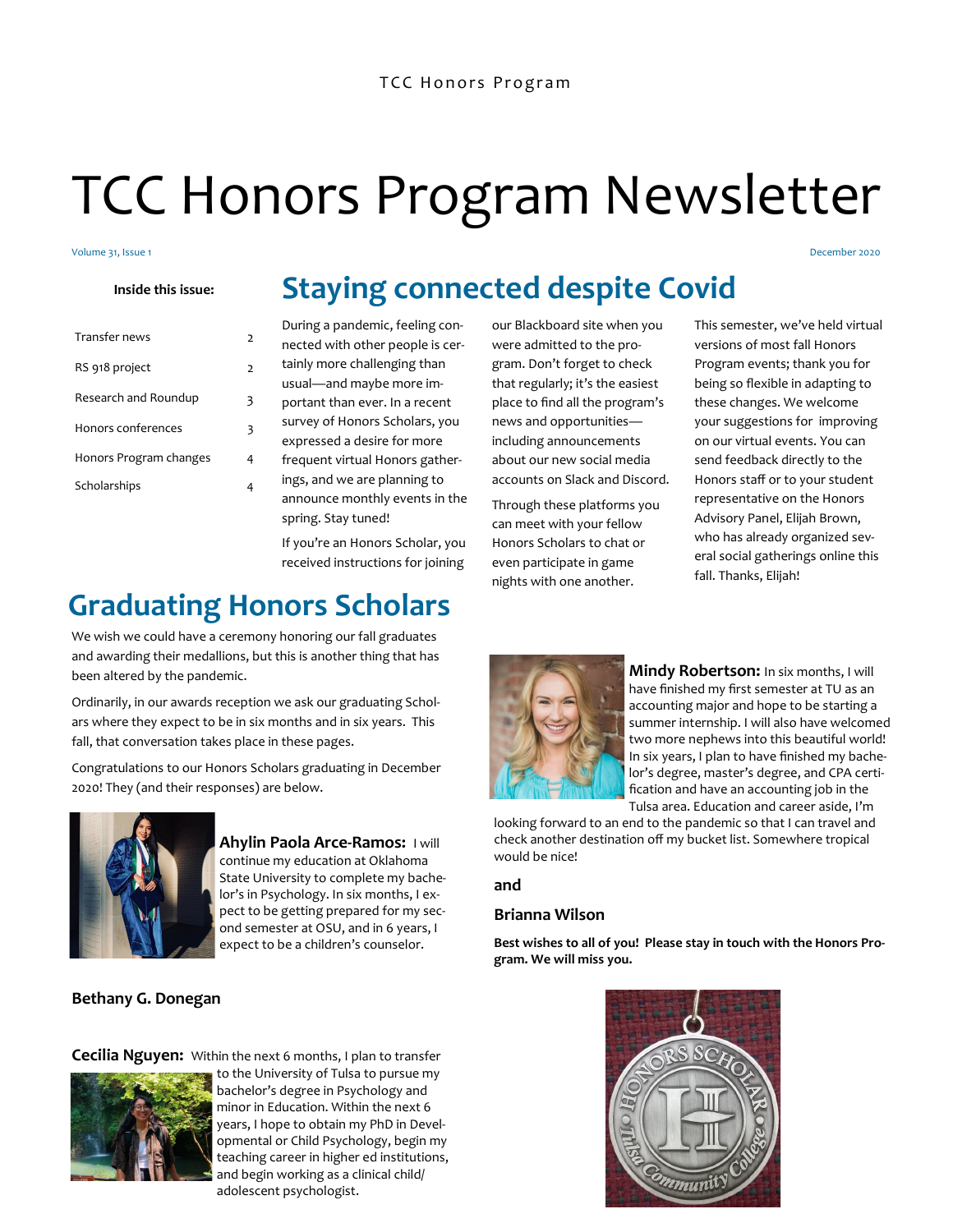# **News from our transfer partners**

This fall brought some big news from two of our transfer partners in the area:

**Northeastern State University's Honors Program** director, Dr. Karen Carey, met with several TCC employees (Honors Coordinator Dr. Allen Culpepper, Chair of Undergraduate Research Dr. Robert Katz, Honors Specialist Lynn Richmond, and Dean of Science Dr. Julie Porterfield) to describe the new process and deadlines for transferring into NSU's Honors Program. This can be done at either NSU campus. To pursue an NSU bachelor's degree with Honors, students need to transfer

with at least 60 earned hours from TCC and an overall GPA of at least 3.5 (with no D's or F's on the transcript), and they must contact Dr. Carey before spring break (for fall admission) or in early October for January admission. At NSU, they must complete six hours of research courses spread out over four semesters, along with mandatory presentation of that research. For more information, contact Dr. Carey at careyka@nsuok.edu.

**The University of Tulsa** also shared exciting news: It is now possible for transfer students to apply for the prestigious Presi-

### **Religious State of the 918**

**Adapted from Dr. Allen Culpepper's blog:**

One exciting one-time-only opportunity that we have going on in the Honors Program this academic year is the Religious State of the 918 Project, which is focused on religious diversity as an area of study. Hours and hours of work by the Honors faculty, the TCC Foundation staff, and numerous other people went into planning the project and applying for grant funds to support it. The result was securing grant funds from both Oklahoma Humanities and the TCC Foundation to support the project, which is intended not only to generate dialogue about religious diversity and the role of religion in Tulsaarea history, culture, and politics, but also to provide Honors Scholars and other TCC students with research opportunities (one of the things that respondents to the Honors programming survey said they wanted) and conference-presentation opportunities and to promote the Honors program to the community beyond TCC by facilitating interaction between Scholars and the public so that people out in the community can see the high-quality work that TCC students are doing. Community awareness of the Honors Program is an important part of making sure that the program continues to have the support that it needs to survive and thrive in challenging times.

Two of our Honors classes this fall, my Comp II and Prof. Heather Wilburn's Intro to Philosophy, are associated directly with the project, and we have had some great class sessions and a number of interesting guest speakers. We also had a virtual panel discussion with local clergy in September, which was extremely lively and informative. Another activity was an excellent tour of Holy Family Cathedral. We were hoping to tour several other places of worship (and still might--the project continues through spring semester), but the pandemic has limited our ability to do such in-person activities. We have, though, been able to produce a number of short videos highlighting places of worship in various Tulsa neighborhoods and set up a Facebook page to connect with the public. All the videos are availalble on YouTube; you can find them by searching for The Honors Channel. You can follow us on **Facebook** at facebook.com/RS918. I recently had the opportunity to make a presentation about the project to the TCC Foundation board, and they were very enthusiastic about it.

The biggest event of the project is still to come, though--the **RS918 Virtual Research Symposium scheduled for Friday, February 26, 2021**. This is a really big deal for the Honors Program. We will have Dr. Eric Reitan from the Philosophy Department

dential Scholarship, which covers full tuition. The Presidential Scholarship is highly competitive, and it can't be combined with TU's TCC Honors Award for transferring Honors Scholars, but any Honors Scholars transferring to TU should apply for that larger award as well as letting TU know they are Honors Scholars (automatically eligible for the \$25,000/year TCC Honors Award). The scholarship's application deadline of January 15 (for the following fall) is also the deadline for applying to the TU Honors Program. Visit the [TU website](https://utulsa.edu/financial-aid/scholarships/first-time-entering-transfer/) for information: https://utulsa.edu/financial -aid/scholarships/first-time-enteringtransfer/

at OSU-Stillwater as our keynote speaker, on the topic "Is Religious Diversity a Threat to Faith?" Dr. Lisa Barnett from Phillips Seminary has also agreed to speak, on "Peyote and the Native American Church in Oklahoma." Undergraduate students from TCC, as well as from nearby colleges and universities including TU, OSU, ORU, NSU, RSU, NCO, OU, etc., are being invited to present at the symposium. This means you are encouraged to submit a proposal! Presentation types include conference paper, poster presentation, and panel discussion. Presentations may be on any topic related to religion. Topics with a Tulsa or Oklahoma connection are especially encouraged, but not required. Although humanities and social science perspectives are the ones that first come to mind, we're also very much interested in presentations that have a more interdisciplinary approach, such as the intersection of science and religion, to name just one example.

The symposium is free and open to the public. To attend, you do need to register, so that we can keep track of numbers and can send attendees Zoom links for sessions and any updates on the program. Register [online](https://www.signupgenius.com/go/4090E4FACA822A0FD0-religious) at signupgenius.com/ go/4090E4FACA822A0FD0-religious.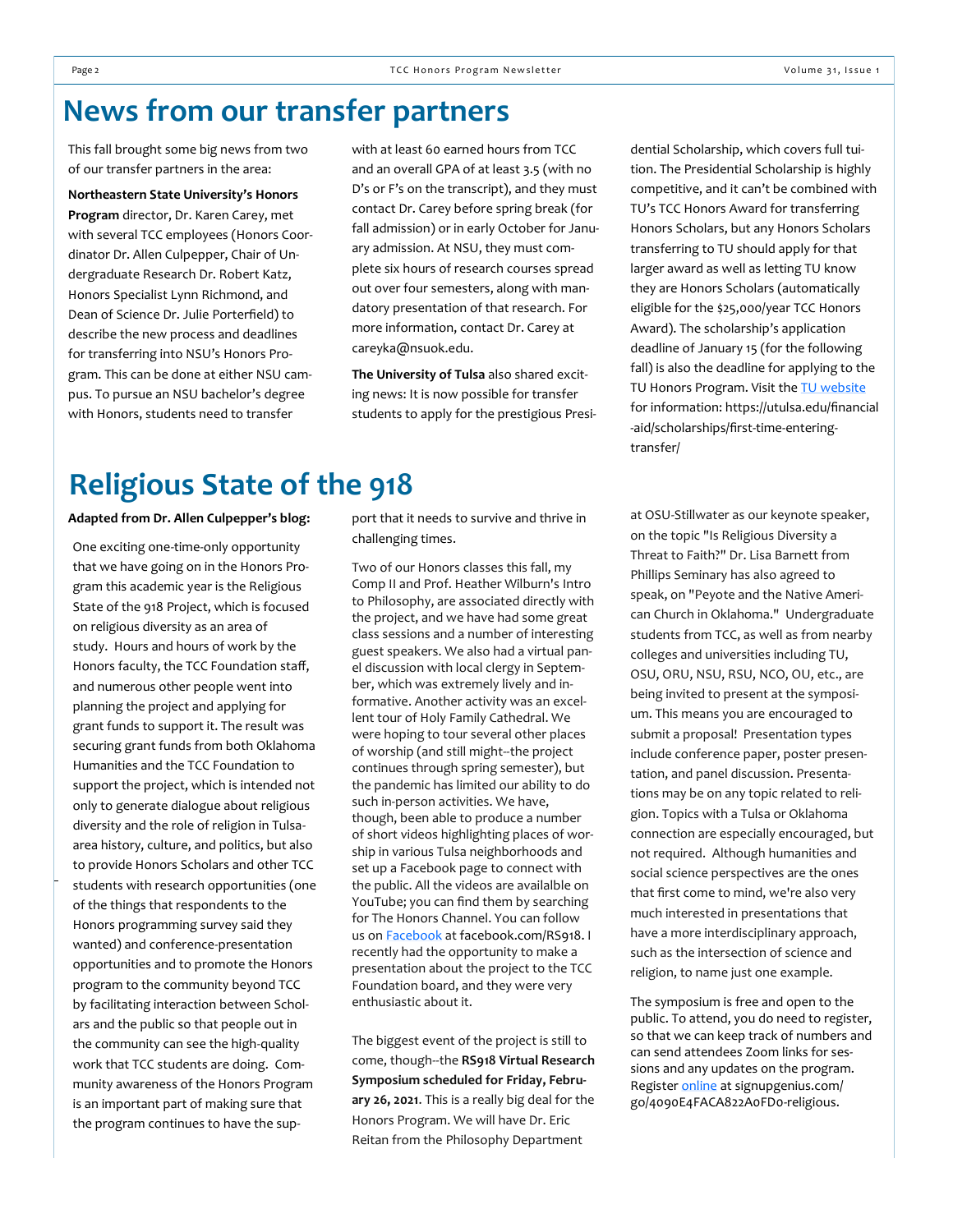# **2020 Research Retreat and Honors Roundup**

**The annual Research Retreat**, sponsored by the Honors Program, took place on Oct. 23 in a series of Zoom rooms, like so many things during this very different semester.

As always, the day was open to all interested students and filled with sessions designed to introduce them to types of research undertaken by a variety of disciplines—from the earliest planning stages through the presentation of final results. As always, TCC librarians Adam Brennan and Amy Lagers offered their engaging session on crafting research questions and conducting a literature review, and they used digital tools to keep their session highly interactive despite our distance from one another.

This year, two panels of researchers described their own research experiences. A panel devoted to humanities research included authors Rilla Askew and Randy

Krehbiel (who both researched the Tulsa Race Massacre for very different books, one fiction and the other nonfiction), education researcher Dr. Denise Blum, and University of Tulsa archivist Marc Carlson (who has also conducted research on the Tulsa Race Massacre). Dr. Robert Katz moderated the humanities panel. The other panel, focused on STEM research, was moderated by Dr. Allen Culpepper and featured TCC biology faculty Dr. Valerie O'Brien and Mona Easterling, Dr. Randall Davis (director of OSU Health Science Center's Biomedical Sciences graduate program ), and Justice Robinson, who graduated last spring as a TCC Honors Scholar and Goldwater Scholar and is now doing research at the University of North Carolina-Chapel Hill.

Finally, the co-chairs of TCC's Institutional Review Board, Dr. Jennifer Ivie and Dr.

Alicia MacKay, presented on the IRB process that must be undertaken by anyone doing research involving human subjects in any way.

The Honors Program's other big fall event, the **Honors Roundup**, took place the evening of Sept. 17. The Roundup is the program's annual orientation for new Scholars, refresher for continuing Scholars, and (in normal years) pizza dinner for everyone to get acquainted. Like other Roundups before it, this one contained announcements of opportunities, reminders of deadlines, and tips for success. Unlike earlier Roundups, this was the first to be held in the evening, and the first to be held online. Attendance was good, whether because of the hour or the format we're not quite sure. We hope to be together again for the 2021 version.

# **GPHC and NCHC conferences**

This year's National Collegiate Honors Council conference was (yes) virtual—and one of the virtues of the lack of travel expense was that the Honors Program could afford to send more attendees this year, including five Honors Scholars! Only very rarely have TCC students had the opportunity to take part in an NCHC conference. The student attendees (Ahylin Arce-Ramos, Dylan Bruton, Kaliana Lee, Kat Pacian, and Edwin Sanchez) attended sessions on topics ranging from building community in honors programs to career outcomes for honors scholars, quantum computing, or implicit bias. Kaliana Lee reported that one session even sparked ideas for her research in one of her own Honors classes here at TCC!

Faculty and staff attending the conference were Dr. Allen Culpepper, Engaged Learning Dean Cindy Shanks, Dr. Robert Katz, Paul Zintgraff, and Lynn Richmond. They will meet in January to compare notes on the sessions they attended—and are still

attending, as the NCHC sessions were spread over several weeks and are available to them for a full year.

The Great Plains Honors Council's 2021 regional conference will be hosted by Midwestern State University in Wichita Falls, TX, but it remains to be seen whether the conference will actually happen in Wichita Falls. Plans are proceeding for the conference to be in-person with the option of shifting online if necessary. The conference dates are March 12-14.

Thanks to a grant from the TCC Foundation, the Honors Program will pay registration and (if needed) travel expenses for Honors students who submit proposals to present at the conference. The GPHC conference provides participants with a valuable opportunity to make academic contacts and explore new ideas with Honors students and faculty from a six-state region. To learn more about the conference program and its schedule, as well as how

to write a good proposal, visit the [website](https://www.greatplainshonors.com) greatplainshonors.com.

Students' presentations based on their own research, analysis, and other projects are always important elements of the conference. Topics of student presentations at GPHC conferences come from every academic discipline.

The Honors Program awards the privilege of paid conference expenses to Honors students only, with first consideration going to Honors Scholars who have made proposals to be presenters.

Students may submit proposals for poster or oral presentations, or even full academic papers for consideration for the Boe Award. Each member institution may nominate up to two Honors Scholars' papers for Boe Award consideration. Boe winners present their papers in oral presentations that are a conference highlight. Each institution may also nominate two posters to compete for the John Britt Poster Awards.